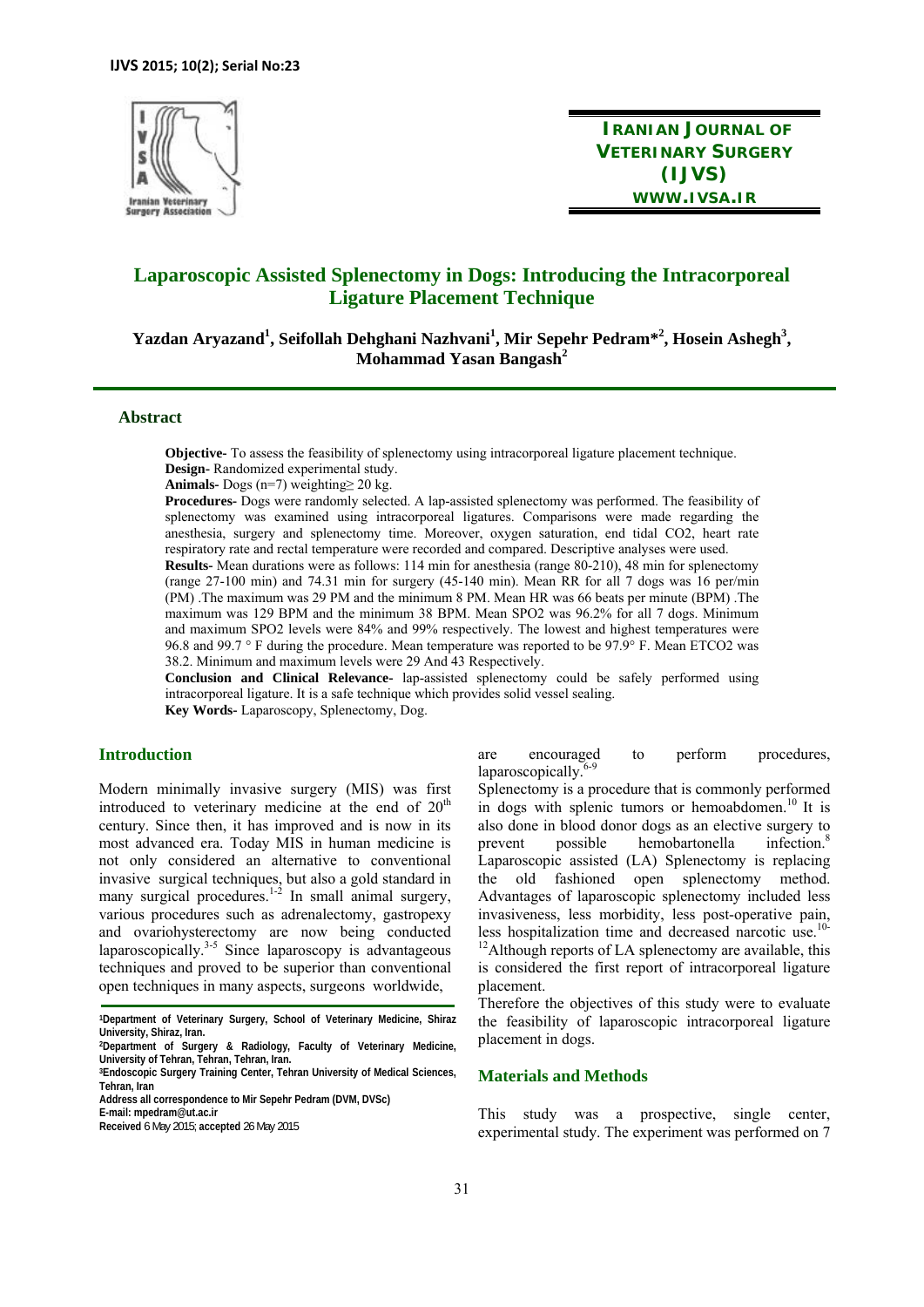mixed breed, young adult female healthy dogs weighing  $20.0\pm2.1$  kg. The study was performed at the biomedical research center, Faculty of Veterinary Medicine, University of Tehran. The dogs were vaccinated; anti parasite drugs were given and had free access to water.

Suture material (Silk number 2-0 Ethicon, USA) was used to place intracorporeal double ligatures around splenic vessels and then the splenic vessels were cut, using laparoscopic Metzenbaum scissors (Karl Storz Endoscopy, Goleta, CA).

Rectal temperature, Respiratory rate and Heart rate of each dog were recorded before induction and during anesthesia.

All dogs were examined clinically and their blood was collected for a complete blood count and serum biochemical profile testing. Oral feeding was restricted for 12 hours prior to induction of anesthesia. Premedication was conducted using intramuscular (IM) administration of Acepromazine (0.1 mg/kg) and Morphine (0.01 mg/kg). After 15-30 minutes (min), the right cephalic vein was catheterized. Anesthesia was induced, by intravascular injection of Ketamine (5.5 mg/kg) and Diazepam (0.1 mg/kg). Endotracheal tube was then placed and the anesthesia was continued by inhalation of Isofluran (1-5 %) in oxygen. Cefazolin (22 mg/kg IV) was injected, 30 min prior to surgery and continued every 90 min during the procedure. Lactated ringer's was administered (10 ml/ kg/h IV). Meloxicam (0.1 mg/kg IV) was used as a prophylactic analgesic and Tramadol (1 mg/kg IM) was used to manage postoperative pain and discontinued 48 hours following surgery.

#### *Surgical procedure*

All procedures were performed by a single skilled surgeon. Each dog was restrained on the surgery table in a dorsal position with the head tilted 30 degrees to the right. The aseptic preparation of the abdominal area was performed.

All surgeries were performed using the laparoscopic assisted (LA) technique, meaning that after performing laparoscopic splenectomy, umbilical port incision site was enlarged to about 5 cm and the freed spleen grasped with Doyen forceps and removed from the body. Then, the incision site was sutured in 3 layers, using the routine manner. Dogs were monitored during recovery and then returned to their pens. The entire laparoscopy procedure was video recorded for each dog. Each laparoscopic splenectomy procedure was performed using a standard 3-portal laparoscopy technique.

First, a 5 mm ventral midline skin incision was made in an umbilical location, using number 15 scalpel blade. Two towel clamps were placed on both sides of the incision. The Veress needle was introduced into the abdominal cavity. The abdominal cavity was then insufflated with low flow  $CO<sub>2</sub>$  (2 liter/min) until the pressure reached 12 mmHg. After filling the abdomen

with  $CO<sub>2</sub>$ , Veress needle was removed and a 5 mm sharp-round trocar-cannula assembly (Carl Storz endoscopy) was introduce into the abdominal cavity. Laparoscopic 30 degree (29 cm, Carl Storz endoscopy) lens camera was introduced into the abdominal cavity through the umbilical port. The entire abdominal cavity was explored to note any problem before introducing the other ports. Then, cranial and caudal poles of spleen were scoped to decide on the perfect approach for placing the other ports which provide the best exposure and access to the spleen. Two other 5 mm skin incisions were made in the following regions. A  $2<sup>nd</sup>$  port 5 cm caudal and the 3rd port 5 cm cranial to the umbilical port  $(1<sup>st</sup>$  port) were inserted. These ports were introduced into the abdominal cavity (one at a time) under monitoring of the laparoscope. Extreme caution was exercised to avoid rupturing spleen or any other organ inside the abdominal cavity during the procedure (Fig.1).



**Figure 1-** The port placement.

A Maryland forceps (Carl Storz endoscopy) was introduced to the abdomen from port 2 (or 3) to evaluate the spleen and its position. Then, the other port was used to introduce the suture material. Intracorporeal suture ligation was used. After placing the ports, a laparoscopic needle holder and a curved atraumatic Maryland dissecting forceps (Carl Storz endoscopy) were used. Number 2-0 Silk suture material (Ethicon) was cut short  $($   $\sim$  15 cm) and introduced to the abdominal cavity by a needle holder. At first, the 5 mm Maryland forceps was used to bluntly dissect the splenic vessels free of their surrounding tissue. Then, the needle holder was used to place ligatures around splenic vessels. At least 1 cm space was left between double ligatures on each vessel (Fig. 2).

Some approximating vessels were ligatured in a single bite because of their proximity. After all ligatures were placed, a laparoscopic Metzenbaum scissors was introduced through the 2nd port and the vessels were cut in the 1 cm space between the double ligatures (Fig. 3).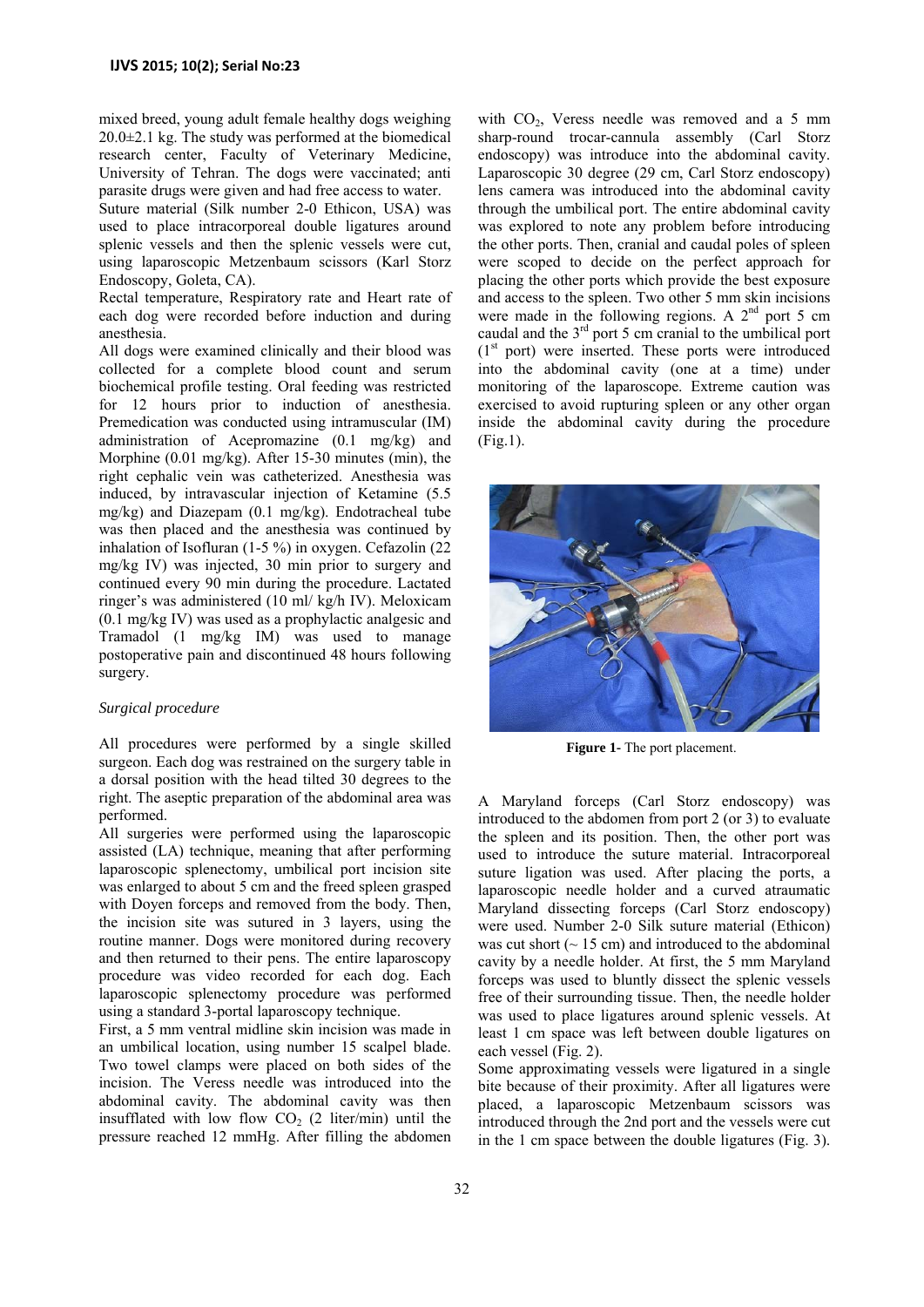Caution was exercised to place the distal ligature as distal as possible to the spleen and the proximal ones, 1 cm proximal to the distal ligature. On average, 5 or 6 ligatures (10 or 12 double ligatures total) were placed for each dog in this group.

All splenic vessels were double ligated in the same way that the conventional open splenectomy is performed.<sup>18</sup> The other port sites were also sutured in 2 separate layers with the same suture material.

## *Post-operative management*

Dogs were closely monitored for 1 hour after recovery from anesthesia (mucous membranes and CRT were checked). They were then put in their pens and Tramadol (1 mg/kg IM) was injected.

Dogs had free access to water as soon as they were put in their pens. Each dog was checked at least twice a day and vital signs were recorded for a week post-op.

#### *Measured parameters*

Duration of the entire surgery, anesthesia, and splenic vessel ligation and excision were recorded. Moreover,

intra-operative complications such as considerable hemorrhage, and clinical parameters, including heart rate/min, respiratory rate/min, levels of oxygen saturation, rectal temperature and end tidal carbon dioxide, were recorded as well.

Duration of surgery (min): the time from finishing port placement to the time when the abdominal incision was enlarged.

Duration of splenectomy (min): the time from inserting the Maryland forceps to the time when spleen was excised free.

Duration of anesthesia (min): time from induction of anesthesia to complete recovery.



**Figure 2-** intracorporeal ligatures placement.

#### *Statistical analysis*

All dogs were included in the statistical analysis no matter how they did in surgery (unless they were expired, which did not occur). Descriptive statistics was used to analyze the data. Since normality test was performed and it showed that the data is distributed normally, parametric data analysis was conducted. A confidence interval of 95% was reported along with the minimum, maximum and mean. All analyses were performed in the SPSS software version 22.



**Figure 3-** cutting the ligatures with laparoscopic scissors

## **Results**

Successful LA splenectomy was performed in 7 mixed breed dogs without any major intra- or post-operative complication. All surgeries were completed successfully and intra-operative hemorrhage was minimal, so there was no need to stop the procedure and convert to an open approach.

Mean surgical time for all the dogs was 74 min (range, 45- 140 min with 95% of confidence interval). Splenectomy time for all dogs was recorded. Splenic ligation and excision time (SLET) was also recorded individually for each dog. Mean SLET was 48 min with the shortest taking 27 min and the longest 100 min. The duration of anesthesia was recorded as well. For all 7 dogs, mean anesthesia time was measured 114 min (minimum 80 and maximum 210 min). The results are summarized in Table 1.

The respiratory rate/min during anesthesia was recorded for all dogs undergoing surgery. Mean respiratory rate/min for all 7 dogs was 16 per/min (PM) .The maximum was 29PM and the minimum 8 PM with 9.3 SD.The heart rate/min during anesthesia was also recorded. For all dogs undergoing surgery, mean heart rate/min was 66 beats per minute (BPM) .The maximum was 129 BPM and the minimum 38 BPM.

Mean  $\text{SPO}_2$  was 96.2%. Minimum and maximum  $\text{SPO}_2$ levels were 84% and 99% respectively.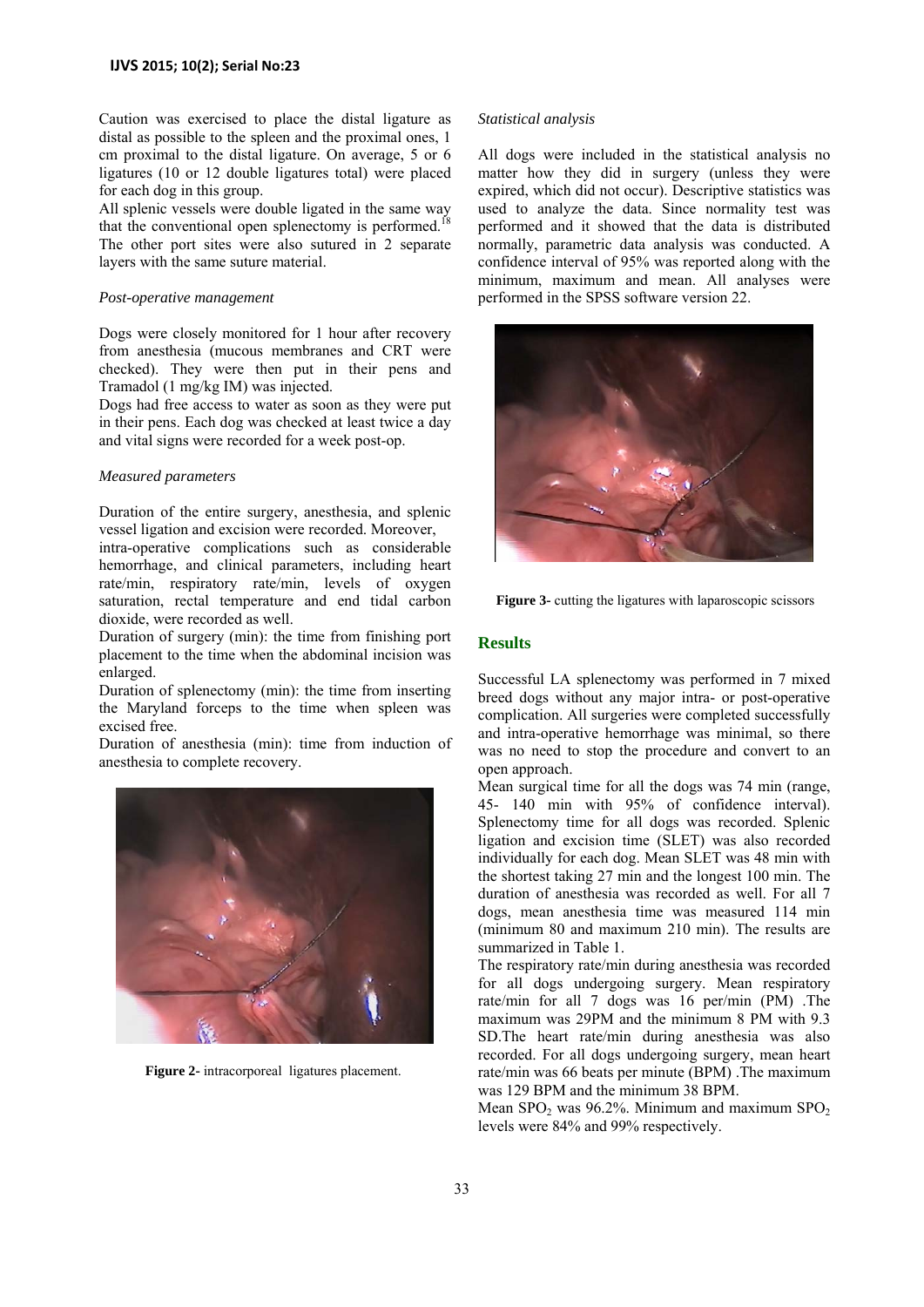Temperature was ranged between 103.4 and 96.8° F, (39.9 and 36 ˚C respectively), in all dogs mean was 99.8°  $F$  (37.6 °C).

Mean end tidal Carbon dioxide level was 38.2. Minimum and maximum levels were 29 And 43 Respectively.

These results are included in Table 2.

**Table 1-** Minimum, maximum and mean Durations of surgery, splenectomy and anesthesia with 95% of confidence interval

|                      | <b>Surgery</b> | Splenectomy | Anesthesia |
|----------------------|----------------|-------------|------------|
| Minimum(min)         | 40             |             | 80         |
| <b>Maximum</b> (min) | 140            | 100         | 210        |
| Mean(min)            | 74             | 48          | 14         |

**Table 2-** Table 2. Minimum, maximum and mean respiratory rate, heart rate, rectal temperature, end tidal Carbon dioxide and Oxygen saturation level

|                          | Mean | <b>Minimum</b> | <b>Maximum</b> |
|--------------------------|------|----------------|----------------|
| $RR$ ( $PM$ )            | 16   |                | 29             |
| HR(BPM)                  | 66   | 38             | 129            |
| $SPO2(\%)$               | 96.2 | 84             | 99             |
| <b>Temperature</b> $(C)$ | 37.6 | 36             | 39.9           |
| ETCO <sub>2</sub>        | 38.2 | 29             | 43             |

## **Discussion**

We supported the hypothesis that LA splenectomy is feasible by means of ligating splenic vessels with suture material, using laparoscopic needle holders. To the author's knowledge, this finding has never been reported in veterinary literature before.

Although LA splenectomy has been reported using an ultrasonic harmonic scalpel device  $13$ , our study remains the only one that proves feasibility of LA intracorporeal ligature placement splenectomy (to the author's knowledge). Khalaj et al. have reported comparing multiport LA splenectomy with single incision laparoscopic splenectomy (SILS) in dogs. They have used harmonic scalpel device in both methods. They concluded that SILS is less time consuming than multiple port laparoscopy. Collard et al have reported a laparoscopic assisted treatment of splenic hemangiosarcoma in a dog with Ligasure.<sup>14</sup> They concluded that Ligasure is time-saving in this procedure.

Although our port placements did a perfect job in approaching the spleen, it was sometimes necessary to change the portals of the scope with instruments to enhance visualization and maintain ergonomy. This has been reported in other studies as well<sup>12,13</sup> and is somehow time-consuming. It could be considered as a minor complication of laparoscopic splenectomy.

All intracorporeal ligatures provided safe hemostasis and vessel sealing. Although other methods of laparoscopic splenectomy require expensive instruments, intracorporeal ligature placement only required simple suture material and a laparoscopic needle holder. Like other LA procedures, this technique requires a full thickness abdominal incision. This full thickness incision could be referred to as a minor disadvantage of LA splenectomy. Other studies have also reported this.<sup>3, 12, 17</sup> we supported the hypothesis that a 5 cm incision is sufficient to remove the spleen. Our results are in agreement with the results of Collard et.  $al.$ <sup>14</sup>

Intra operative hemorrhage was minimal in our study. Our results agree with the results of others.<sup>11,12, 14</sup>

Another complication that interfered with port placement and the procedure itself was the presence of falciform fat. Although others have reported this complication in different laparoscopic procedures<sup>12</sup> the presence of falciform fat in splenectomy raises major difficulties for the surgery team. We had to retract and change the ports of the scope and instruments several times during a procedure, because falciform fat was obstructing the view. Many surgeons have recommended excising the falciform fat when performing open laparotomy procedures.18 Collard et.al have used different port location and have not mentioned any falciform fat interference.<sup>1</sup>

In order to remove the spleen easily from a 5 cm incision, the surgeon should locate the cranial pole of the excised spleen and grab it with a long Doyen forceps. Extreme care should be exercised not to rupture the thin capsule of the spleen. Accidental rupturing of the capsule may result in considerable hemorrhage (from the retained blood in the excised spleen). This complication has been reported by Khalajet. al.<sup>13</sup>

Double ligating each splenic vessel separately is not reasonable. It is extremely time-consuming and also difficult. That is why we only placed 5 or at most 6 pairs of ligatures on all the splenic vessels (10-12 ligatures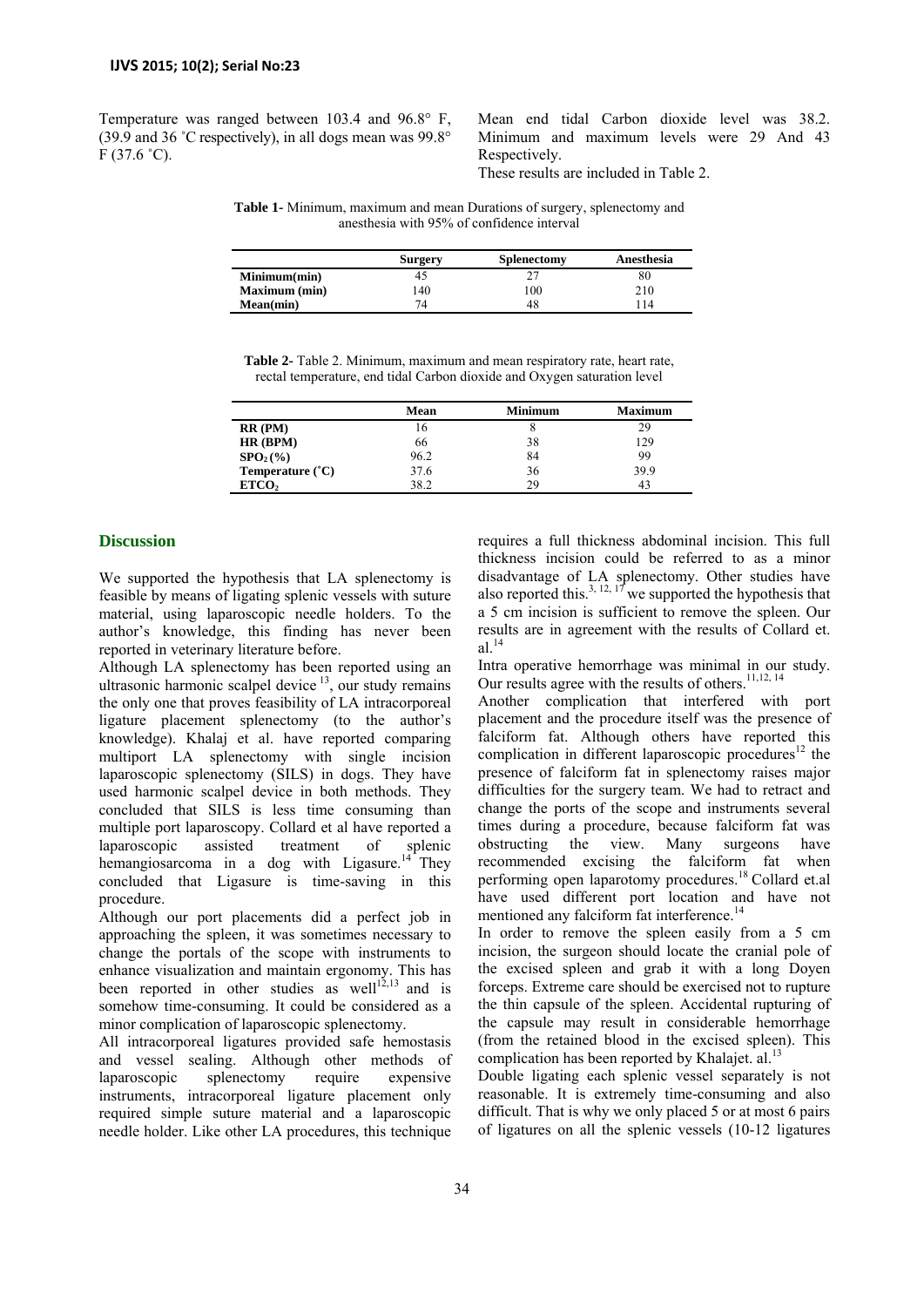total). In this study, intracorporeal ligature placement seemed sufficient to provide proper hemostasis. Unlike the study by Zhang et al.,on goats, it seems that there is no need to use hemoclips for splenectomy in dogs. Using hemoclips would add to the duration and expenses of the procedure. Learning to place intracorporeal sutures and ligatures is a challenge for veterinary surgeons. Although it has been widely practiced for years in humans, <sup>14</sup> this study is one of the few veterinary studies reporting Intracorporeal ligature placement. Others have reported successful placement of intracorporeal sutures in veterinary surgery<sup>12, 19, 20</sup> but to the author's knowledge, this is the first report of laparoscopic intracorporeal ligature placement in dogs. The authors believe that it is necessary for the veterinary endosurgeon to acquire sufficient learning curve in placing intracorporeal sutures. There are various ways to accomplish this, such as practicing on cadavers and using simulators.<sup>21,22</sup> Mild, self-limiting hemorrhage may occur during blunt dissection which did not require any method of hemostasis in our study. Another important factor is the length of the introduced suture material. The suture material should neither be too short (one may need to reintroduce more suture material to place more ligatures) nor too long (would make suturing extremely difficult). Although in our study in most cases it was necessary to reintroduce more length of suture material, the surgeon preferred not to use sutures longer

## **References**

- 1. Thereaux J, Roche C, Bail JP. Laparoscopic Revision of Gastric Bypass for Gastrojejunal Anastomotic Stenosis and Trans-mesocolic Defect: Video Report. Obesity Surgery .[Epub ahead of print, Feb. 24, 2015].DOI: 10.1007/s11695- 015-1616-8.
- 2. Ahmed MU, Aftab A, Seriwala HM, Mahmood Khan A, Anis K, Ahmed I and Rehman SH U. Can Single Incision Laparoscopic Cholecystectomy Replace the Traditional Four Port laparoscopic Approach: A Review. *Global Journal of Health Science* 2014;6(6):119-125.
- 3. Rawlings CA, Foutz TL, Mahaffey MB, Howerth EW, Bement S and Canalis C. A rapid and strong laparoscopicassisted gastropexy in dogs. *American Journal of Veterinary Research* 2001;62:871-875.
- 4. Dupre G, Fiorbianco V, Skalicky M, Gultiken N, Serhat S and Findik M. Laparoscopic Ovariectomy in Dogs: Comparison between Single Portal and Two-Portal Access. *Veterinary Surgery* 2009;38:818-824.
- 5. Smith RR, Mayhew PD and Berent AC. Laparoscopic adrenalectomy for management of a functional adrenal tumor in a cat. *Journal of the American Veterinary Medical Association* 2012;241(3):368-72.
- 6. Schippers E, Tittel A, Ottinger A and Schumpelick V. Laparoscopy versus laparotomy: comparison of adhesionformation after bowel resection in a canine model. *Digestive Surgery* 1998;15:145-152.
- 7. Gamal EM, Metzger P, Szabó G, Brath E, Pet K, Olah A, Kiss J and Miko I. The influence of intraoperative complications on adhesion formation during laparoscopic

than 15 cm in the first place, since handling and maneuverability may have become cumbersome.

Intracorporeal ligature placement was time consuming regarding the duration of splenectomy, surgery, and anesthesia. We therefore, hypothesize that although LA splenectomy is feasible by means of placing intracorporeal ligatures, it is time-consuming even for experienced surgeons. The only advantage intracorporeal suturing was its lower cost.

Several limiting factors affected this study. Small numbers of dogs were recruited for this prospective study which decreases the validity of the results. Because the procedure was performed on the healthy spleen, the feasibility of the technique should be examined in diseased spleens like tumors and torsions as well.

In conclusion, laparoscopic assisted splenectomy is feasible by means of placing ligatures intracorporeally. It is an effective, safe, and trustable method for vessel sealing.

#### **Acknowledgements**

The authors would like to acknowledge the help and supports of Tehran Jarah Novin (Valley lab) Company, Mrs. Mona Matin and the Covidien Company.

and conventional cholecystectomy in an animal model. *Surgical Endoscopy* 2001;15:873-880.

- 8. Freeman LJ: Veterinary Endosurgery (ed1). Missouri, Mosby Co, 1999.
- 9. Mayhew P. Developing minimally invasive surgery in companion animals. *Veterinary Record* 2011;169:177-178.
- 10. Stedile R, Beck CAC, Schichet F,Ferreire MP, Olivira ST, Martens FB, Tessari JP, Bernades SBL, Oliveira CS, Santos AP, Mello FPS, Alievi MM and Muccillo MS. Laparoscopic versus open splenectomy in dogs. Pesquisa Veterinária Brasileira 2009;29:653-660.
- 11. Zhang JT, Wang HB, LIU YF, Sun YG, Shao JT and Shi J. Laparoscopic Splenectomy in Goats. *Veterinary Surgery*  2009;38:406-410.
- 12. Mayhew PD and Brown DC. Prospective Evaluation of Two Intracorporeally Sutured Prophylactic Laparoscopic Gastropexy Techniques Compared with Laparoscopic-Assisted Gastropexy in Dogs. *Veterinary Surgery* 2009;38:738-746.
- 13. Khalaj A, Bakhtiari J and Niasari-Naslaji A: Comparison between single and three portal laparoscopic splenectomy in dogs. *BMC Veterinary Research* 2012;8:161.
- 14. Collard, F, Nadeau ME and Carmel ÉN. Laparoscopic Splenectomy for Treatment of Splenic Hemangiosarcoma in a Dog. *Veterinary Surgery* 2010;39:870-872.
- 15. Croce E: Intracorporeal knot-tying and suturing techniques in laparoscopic surgery: technical details. *JSLS* 2000;4:17- 22.
- 16. Fossum TW and Caplan ER. Surgery of the hemolymphatic system, in Fossum (eds): Fossum TW, Dewey CW, Horn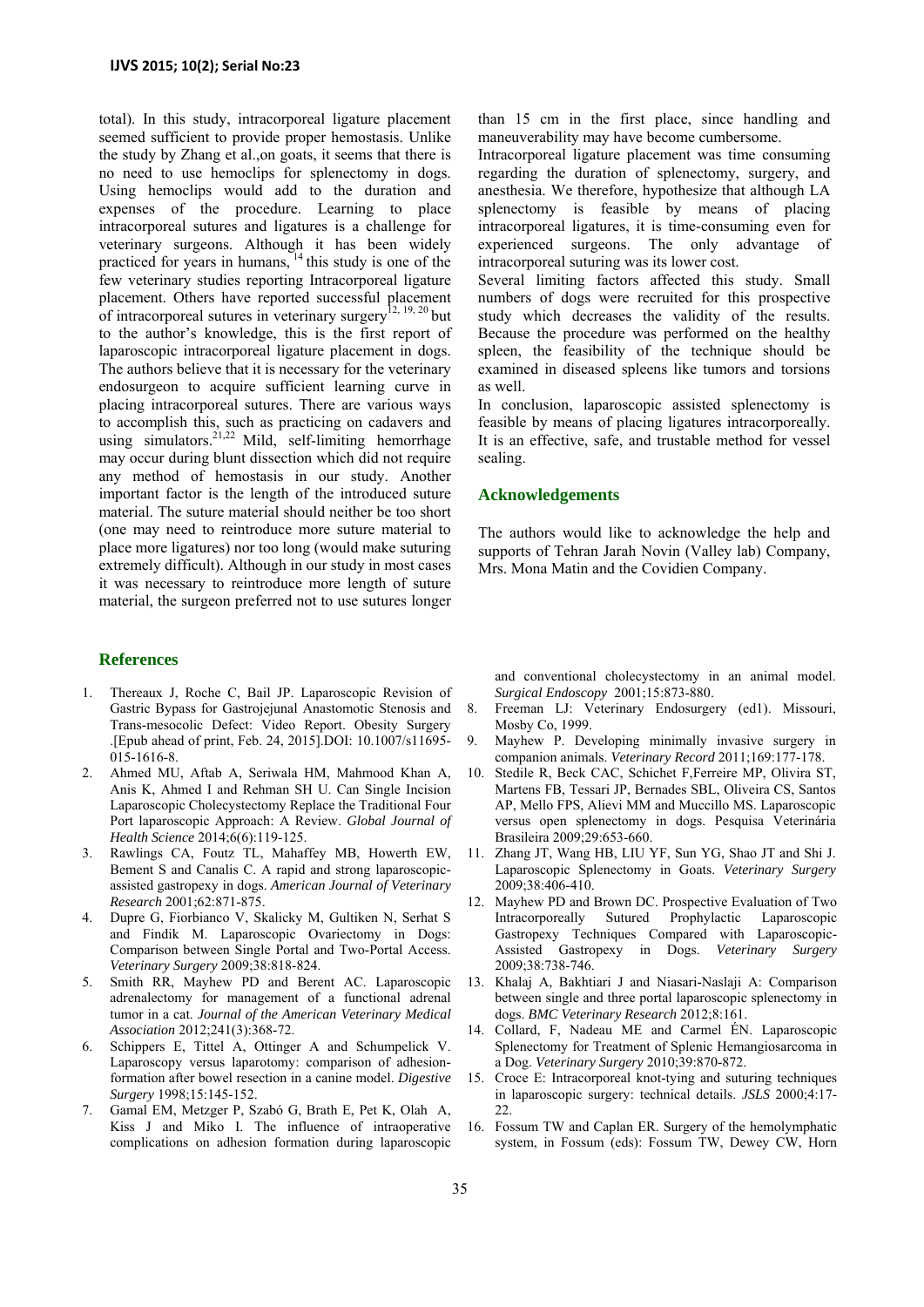CV, et al: Small Animal Surgery (ed 4). St. Louis, MO, Mosby, 2013;696-698.

- 17. Rawlings CA, Mahaffey MB, Bement S and Canalis C. Prospective evaluation of laparoscopic-assisted gastropexy in dogs susceptible to gastric dilation. Journal of the *American Veterinary Medical Association* 2002;221:1576- 1581.
- 18. Seim III HB. Surgical Management of abdominal trauma. Proc 87th Western Veterinary Conference Annual Conference, Las Vegas, NV, 2014;285-289.
- 19. Mayhew PD, Trostle SS, White NA, Donaldson L, Freeman LJ and Hendrickson DA. Laparoscopic colopexy in horses. *Veterinary Surgery* 1998;27:56-63.
- 20. Schambourg MM and Marcoux M. Laparoscopic intestinal exploration and full-thickness intestinal biopsy in standing horses: a pilot study. *Veterinary Surgery* 2006;35:689-696.
- 21. Fried GM, Feldman LS, Vassiliou MC, Fraser ShA, Stanbridge D, Ghitulescu G and Andrew ChG. Proving the value of simulation in laparoscopic surgery. *Annals of Surgery* 2004;240:518-528.
- 22. Griffin S, Kumar A and Burgess N. Development of laparoscopic suturing skills: a prospective trial. *Journal of Endourology* 2006;20:144-148.